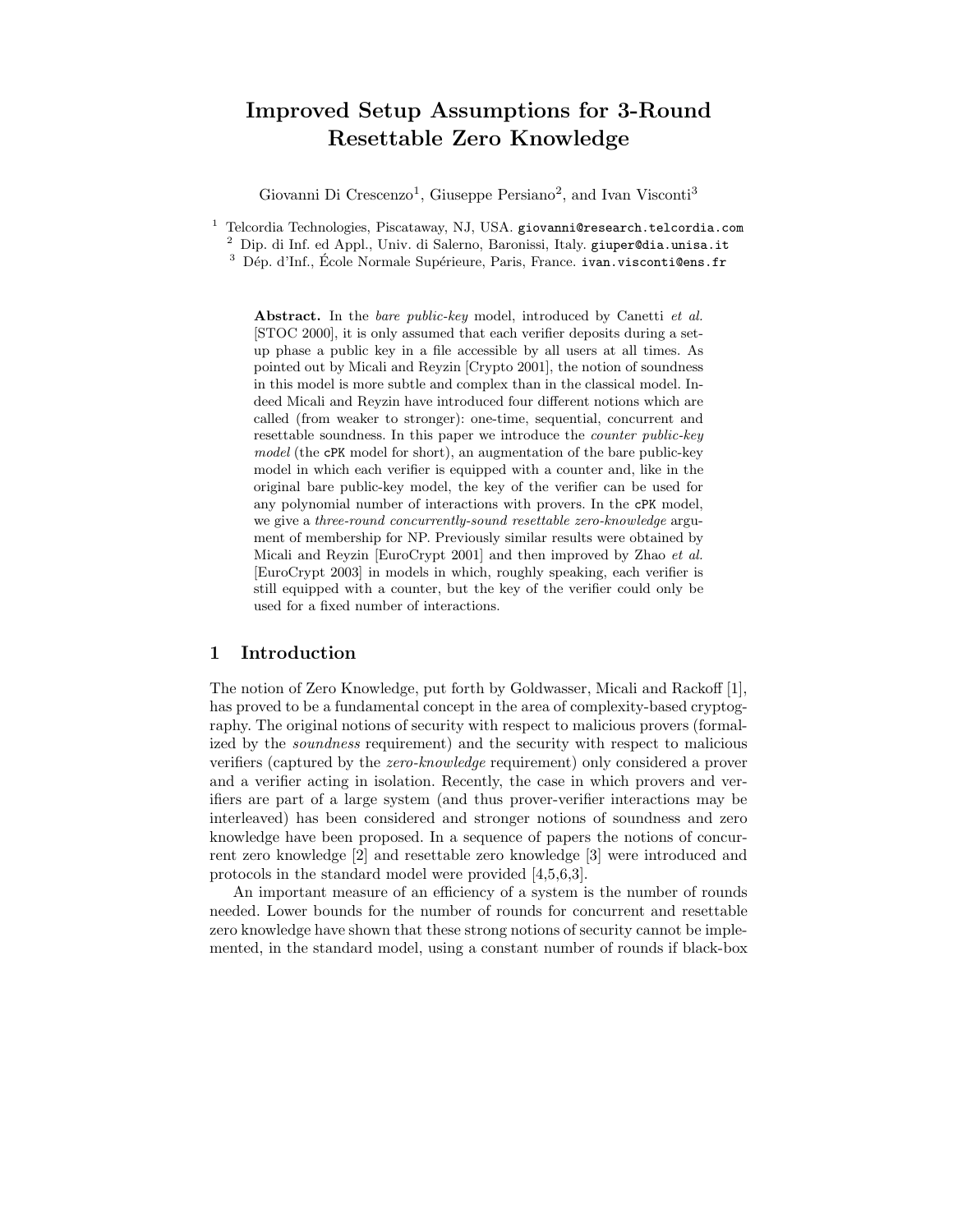zero knowledge is sought [7]. Canetti et al. [3] were thus motivated to introduce the bare public-key model (the BPK model for short) in which, during a set-up stage, each verifier stores in a public file his public key to be used in all subsequent interactions and keeps secret the associated private key. In this model constant-round concurrent and resettable zero-knowledge arguments for all  $\mathcal{NP}$ were shown to exist in [3].

Other models have been proposed in order to achieve similar results by focusing on black-box concurrent zero knowledge, in particular the results of [2,8,9] in the timing model, those of [10,11] in the common reference string model, those of [13] in the preprocessing model, and those of [12] in some partially synchronous model.

Among the different proposed models, the BPK model has the following advantages: 1) it is not based on any trusted third party; 2) no timing assumption is made; 3) the set-up stage is non-interactively performed only by the verifiers. Consequently, the public-key model is, from among the currently proposed models, the one that makes the least set-up assumptions and, in particular, it is weaker than the widely accepted Public Key Infrastructure model.

Subsequently to the introduction of the BPK model, Micali and Reyzin [14] noticed that, unlike in the standard model for interactive zero knowledge, distinct notions of soundness arise depending on whether the verifier's public key is used for once (one-time soundness), for polynomially many sequential arguments (sequential soundness), for polynomially many concurrently interleaved arguments (concurrent soundness), or whether the prover is allowed to reset the verifier to a given state during the interaction (resettable soundness). However, they showed that resettably sound zero knowledge cannot be achieved in the black-box model for non-trivial languages. Consequently, for black-box zero knowledge, the strongest possible notion is that of a concurrently sound resettable zero-knowledge argument. In [14], Micali and Reyzin showed that in the BPK model, concurrent soundness cannot be achieved in less than four rounds. Moreover they showed that the argument system of Canetti et al. presented in [3] is only sequentially sound and the same holds for the four-round resettable zero-knowledge argument presented in [14]. Recently, the existence of a constant-round concurrently-sound resettable zero-knowledge argument in the BPK model has been proved by [15] where a 4-round concurrently-sound resettable zero-knowledge argument in the BPK model has been given for all  $\mathcal{NP}$ languages.

Prior to the work of [15], augmented variations of the BPK model had been presented in which constant-round concurrently-sound resettable zero knowledge could be achieved. These proposals are interesting, even in light of the result of [15], since they achieve three-round concurrently-sound resettable zero knowledge which is remarkable as no non-trivial (black-box) zero knowledge can be achieved in less than three rounds in any variation of the BPK model [14,16]. In particular, three-round concurrently sound resettable zero-knowledge arguments for all  $\mathcal{NP}$  are possible in the *upper-bounded* public-key (UPK, for short) model (see [17]) and in the weak public-key (WPK, for short) model (see [18]). In the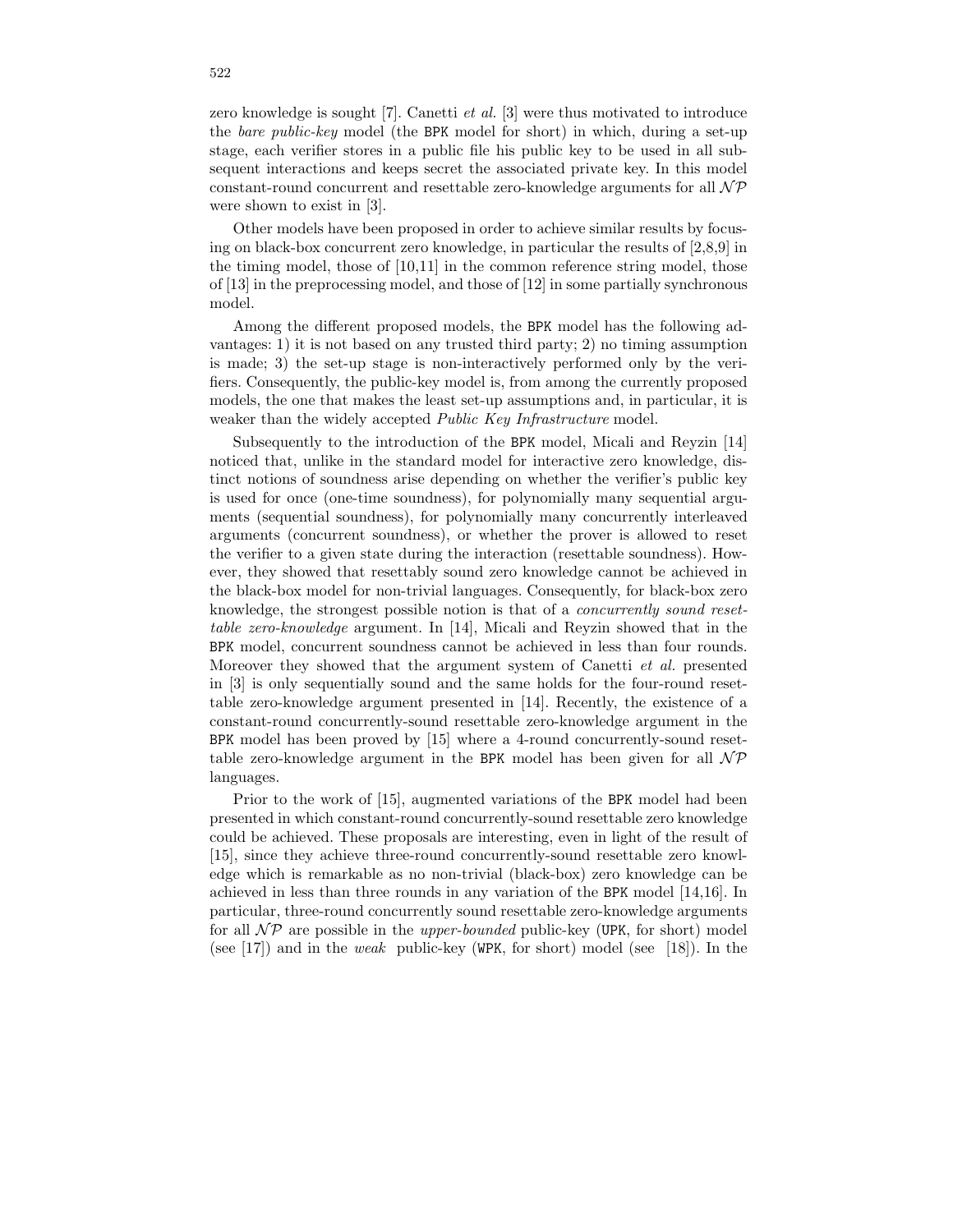UPK model, each public key can be used for a fixed number of arguments to be determined during set-up. The verifier is equipped with a counter to keep track of the number of arguments he has been involved in. In the WPK model, instead, there is a fixed upper bound on the number of times the verifier can be involved in sessions regarding the same statement. Thus, also in this model, the verifier must have a counter (actually, one for each possible statement).

Our Contribution. In this paper we introduce the counter public-key (cPK for short) model, that is a model weaker than the WPK (and thus of the UPK) model and only slightly stronger than the BPK model. The cPK model, like the UPK of Micali and Reyzin and the WPK of Zhao et al., is an extension of the BPK model in which the verifier is equipped with a counter that, roughly speaking, keeps track of the number of sessions that she has been involved with. However, unlike the UPK model and the WPK model, each public key of the verifier can be used any polynomial number of times exactly like in the original BPK model. Therefore, our proposed model, although slightly stronger than the original BPK model, can be considered much weaker than the UPK model and the WPK model. Indeed, in the cPK model the verifier has no bound on the number of proofs he can engage with the provers while in both UPK and WPK models once the bound is reached, soundness is not guaranteed to hold.

We first present a *three-round concurrently sound resettable zero-knowledge* argument of membership for  $\mathcal{NP}$  in the cPK model. This construction improves the previous works of [17,18] that achieved the same result but in stronger models. We notice that, in the BPK model, concurrent soundness requires 4 rounds. Our protocol is based on the existence of sub-exponentially hard primitives, as in all previous works for obtaining a constant-round resettable zero-knowledge argument in any public-key model.

Our second construction is a three-round concurrently sound concurrent zeroknowledge argument of knowledge for all  $\mathcal{NP}$  relations in the cPK model under standard intractability assumptions. We notice that, in the black-box model, resettable zero-knowledge arguments of knowledge exist only for trivial languages and thus concurrent zero knowledge is the strongest notion of zero knowledge that can be achieved when arguments of knowledge are sought.

# 2 The cPK Model

The cPK model assumes that:

- 1. there exists a public file  $F$  that is a collection of records, each containing a public key;
- 2. an (honest) prover is an interactive deterministic polynomial-time algorithm that takes as input a security parameter  $1^n$ , F, an n-bit string x, such that  $x \in L$  and L is an NP-language, an auxiliary input y, a reference to an entry of  $F$  and a random tape:
- 3. an (honest) verifier  $V$  is an interactive deterministic polynomial-time algorithm that works in the following two stages: 1) in a first stage on input a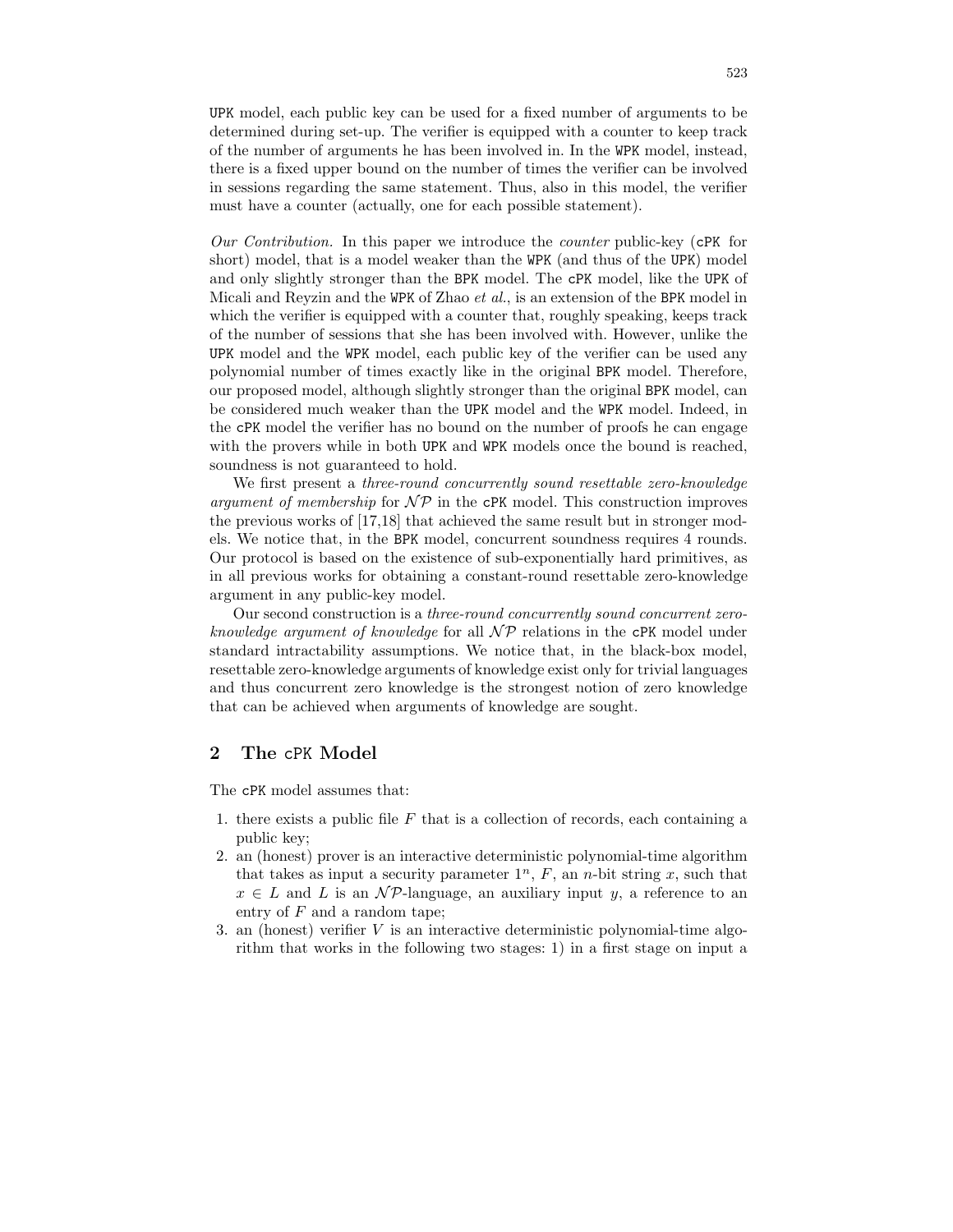security parameter  $1^n$  and a random tape, V generates a key pair ( $pk, sk$ ) and stores pk in one entry of the file  $F$ ; 2) in the second stage, V takes as input the private key sk, a counter value c, a statement " $x \in L$ " and a random string, then V performs an interactive protocol with a prover , and outputs "accept" or "reject";

4. interactions between prover and verifier start after all verifiers have completed their first stage.

**Definition 1.** Given an  $\mathcal{NP}$ -language L and its corresponding relation  $R_L$ , we say that a pair  $\langle P, V \rangle$  is complete for L, if for all n-bit strings  $x \in L$  and any witness y such that  $(x, y) \in R_L$ , the probability that V interacting with P on input y, outputs "reject"is negligible in n.

Malicious provers in the cPK model. We will give argument systems that are sound with respect to s-concurrent malicious provers, for any positive polynomial s. An s-concurrent malicious prover  $P^*$  for the complete pair  $\langle P^*, V \rangle$  is a probabilistic polynomial-time algorithm that takes as input  $V$ 's public key pk, and, if  $P^*$  is concurrently running i sessions, for  $0 < i \leq s(n)$ ,  $P^*$  can pick a new statement  $x_{i+1}$  and a value  $c_{i+1}$  of the counter and start a new session with V on input  $x_{i+1}$  and  $c_{i+1}$ . The only restriction is that, for each value c of the counter,  $P^*$  can only start one session with value c. Also, we allow the malicious prover to schedule his messages in the concurrent sessions in any way he wants and, for each message of  $P^*$ , V's reply is immediately received.

We stress here that our definition of malicious prover is the same used by L. Reyzin (see [16]) for the UPK model. Instead, in [18], the value of the counter is assumed to be private to the verifier and the malicious prover has no way of manipulating it. Moreover, we stress that in the cPK model there is no bound on the number of sessions in which the verifier can be involved, thus the model is weaker than the WPK and UPK models and very close to the standard BPK model.

Given an s-concurrent malicious prover  $P^*$  and an honest verifier V, a con*current attack* is performed in the following way: 1) the first stage of  $V$  is run on input 1<sup>n</sup> and a random string so that a pair ( $pk, sk$ ) is obtained; 2)  $P^*$  is run on input  $1^n$  and  $pk$ ; 3) whenever  $P^*$  starts a new protocol choosing a statement, V is run on inputs the new statement, a new random string and sk.

**Definition 2.** Given a complete pair  $\langle P, V \rangle$  for an NP-language L in the CPK model, then  $\langle P, V \rangle$  is a concurrently sound interactive argument system in the cPK model for language L if, for all positive polynomial s, for all s-concurrent malicious prover  $P^*$ , for any false statement " $x \in L$ " the probability that in an execution of a concurrent attack V outputs "accept" for such a statement is negligible in n.

The strongest notion of zero-knowledge, referred to as resettable zero knowledge, gives to a verifier the ability to reset the prover to a previous state. This is significantly different from a scenario of multiple interactions between prover and verifier since after a reset, the prover uses the same random bits. We now give the formal definition of a black-box resettable zero-knowledge argument system with concurrent soundness for  $\mathcal{NP}$  in the counter public-key model.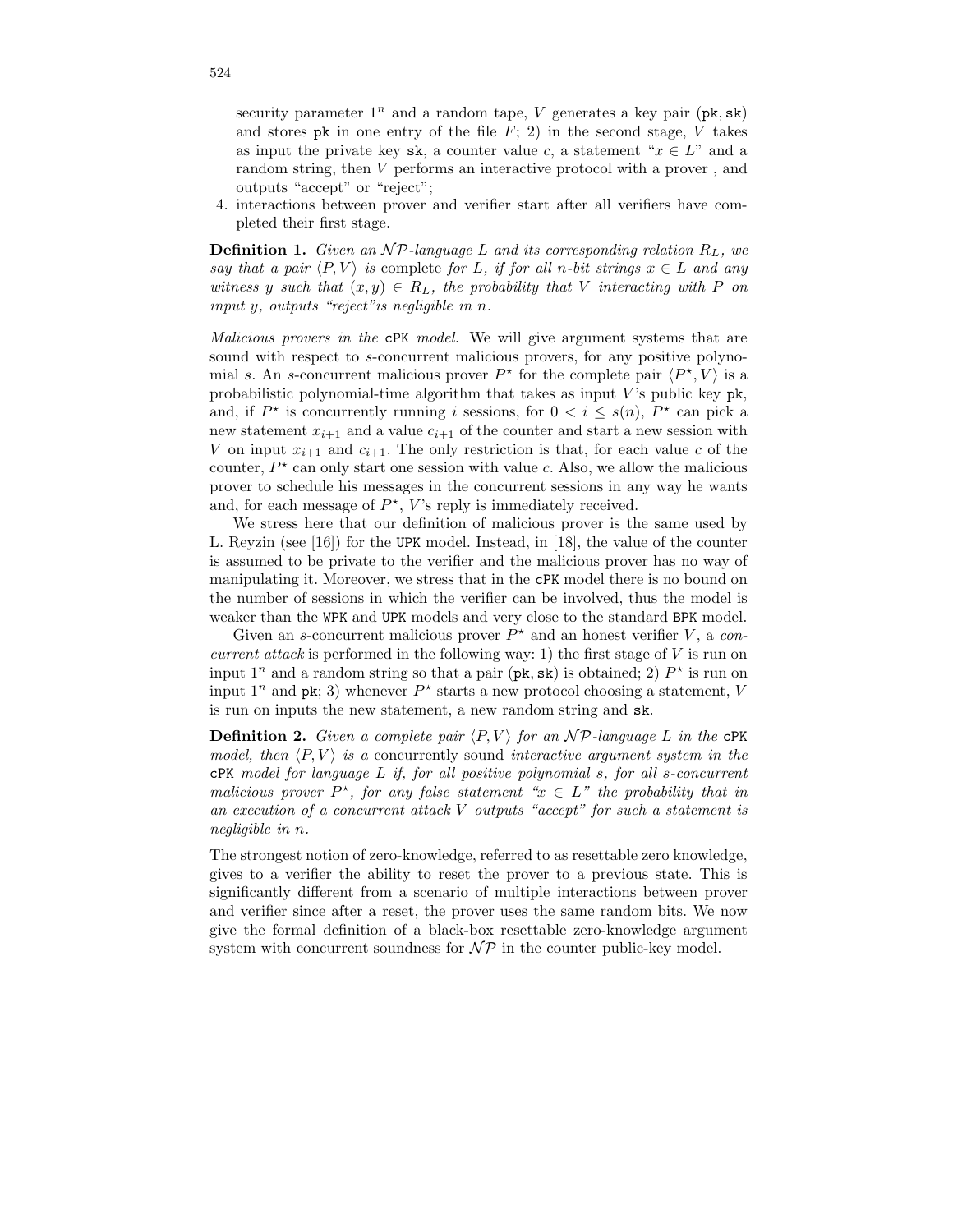**Definition 3.** An interactive argument system  $\langle P, V \rangle$  in the CPK model is blackbox resettable zero-knowledge if for any polynomial  $t(\cdot)$ , and for any probabilistic adversary  $V^*$  running in time  $t(\cdot)$ , there exists a probabilistic polynomial-time algorithm S such that for any polynomial s(·), for any  $x_1, \dots, x_{s(n)} \in L$  of length n, the following two distributions are indistinguishable:

- 1. the output of  $V^*$  consisting of a public file F with  $s(n)$  entries and the transcript of a polynomial number of (even concurrent) interactions with each  $P(x_l, y_l, r_g, F, i)$  where  $y_l$  is a witness for " $x_l \in L$ ",  $|x_l| = n$ ,  $r_g$  is a random tape and i specifies an entry of the public file, for  $1 \leq i, l, g \leq s(n)$ ;
- 2. the output of S that has black-box access to  $V^*$  on input  $x_1, \ldots, x_{s(n)}$ .

Moreover we define such an adversarial verifier  $V^*$  as an  $(s,t)$ -resetting malicious verifier.

# 3 Cryptographic Tools

We review the cryptographic tools that we will use in our constructions. We start from the notions of an *η*-secure digital signature scheme and of a  $\gamma$ -secure commitment scheme.

**Definition 4.** An  $\eta$ -secure digital signature scheme SS is a triple of algorithms  $SS = (G, Sig, Ver) \; such \; that$ 

1. correctness: for all messages  $m \in \{0,1\}^k$ ,

 $Pr[(\texttt{pk}, \texttt{sk}) \leftarrow \texttt{G}(1^k); \hat{m} \leftarrow \texttt{Sig}(m, \texttt{sk}): \texttt{Ver}(m, \hat{m}, \texttt{pk}) = 1] = 1.$ 

2. unforgeability: for all algorithms A running in time  $o(2^{k^{n}})$  it holds that

 $Pr[(\texttt{pk},\texttt{sk}) \leftarrow \texttt{G}(1^k); (m,\hat{m}) \leftarrow A^{\mathcal{O}(\texttt{sk})}(pk) : m \not\in \texttt{Query}\text{ and } \texttt{Ver}(m,\hat{m},\texttt{pk}) = 1]$ 

is negligible in k where  $\mathcal{O}(\mathbf{sk})$  is a signature oracle that on input a message returns as output a signature of the message and Query is the set of signature requests submitted by  $A$  to  $O$ .

We assume that signatures of  $k$ -bit messages produced by using keys with security parameter  $k$  have length  $k$ . This is not generally true as for each signature scheme we have a constant  $a$  such that signatures of  $k$ -bit messages have length  $k<sup>a</sup>$  but this has the advantage of not overburdening the notation. It is understood that all our proofs continue to hold if this assumption is removed.

Standard secure signature schemes exist under the assumption of the existence of one-way functions [19]. In our case we need the existence of functions that are one-way with respect to subexponential-time adversaries.

**Definition 5.** An  $\gamma$ -secure bit commitment scheme is a pair of algorithms (Com, Dec) such that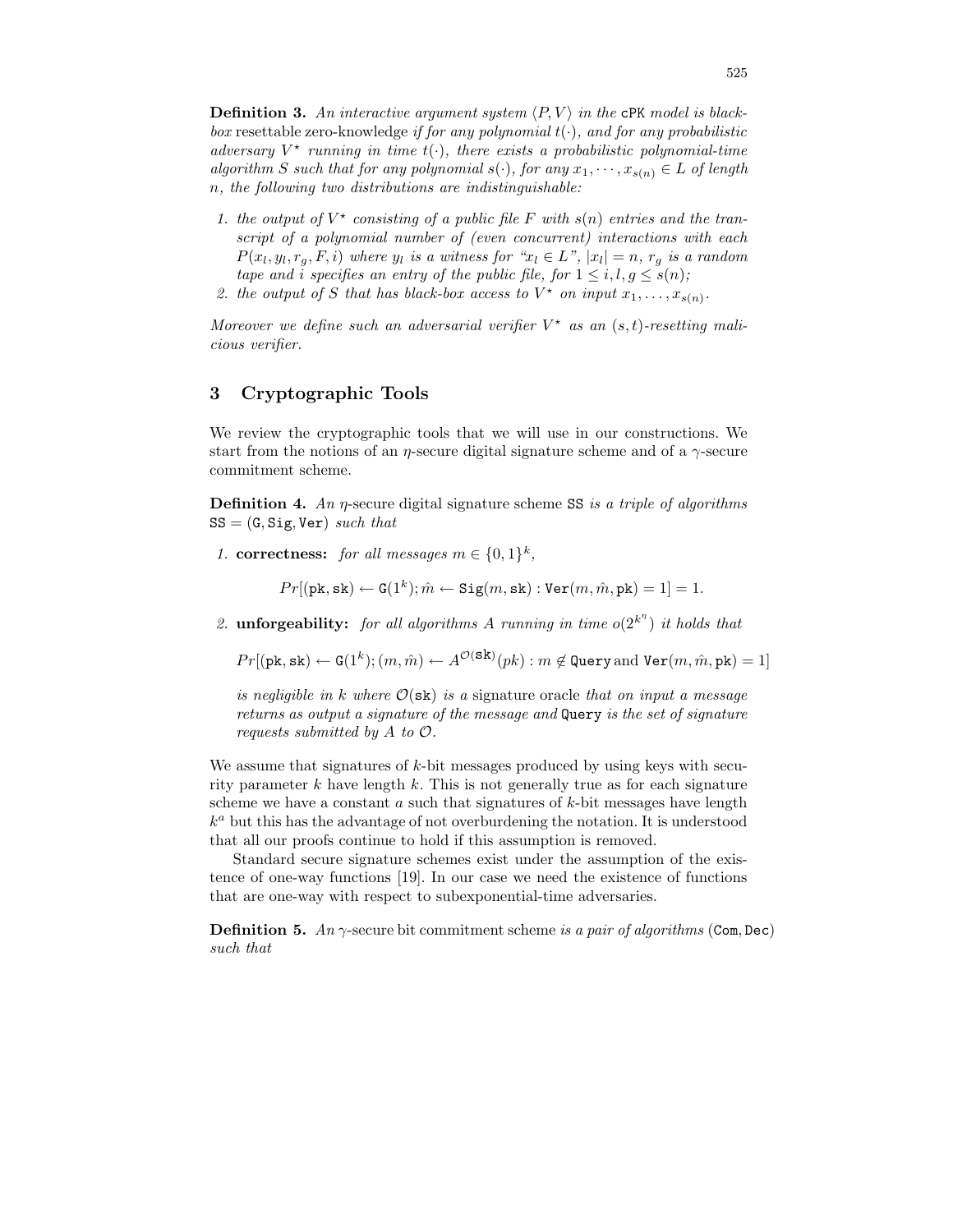1. correctness: for all  $b \in \{0, 1\}$  and for all k,

 $Pr[(\texttt{com},\texttt{dec})\leftarrow \texttt{Com}(b,1^k):\texttt{Dec}(\texttt{com},\texttt{dec},b)=1]=1;$ 

- 2. perfect binding: for all k, the set of strings com of length k for which there exist strings dec<sub>0</sub>, dec<sub>1</sub> such that Dec(com, dec<sub>0</sub>, 0) = 1 and Dec(com, dec<sub>1</sub>, 1) = 1 is empty;
- 3. computationally hiding: the ensembles of random variables

 $\{[(\text{\tt com},\text{\tt dec})\leftarrow\text{\tt Com}(0,1^k):\text{\tt com}]\}_{k>0}\,\,\text{and}\,\,\,\{[(\text{\tt com},\text{\tt dec})\leftarrow\text{\tt Com}(1,1^k):\text{\tt com}]\}_{k>0}$ 

are indistinguishable with respect to algorithms running in time  $o(2^{k^{\gamma}})$ ;

4. extractability: there exists an extractor algorithm E running in time  $2^{k^{\gamma}}$ such that, for all commitments com computed by a probabilistic polynomialtime committer adversary A, if A succeeds in decommitting  $com$  as b with non-negligible probability, then  $E(\text{com}) = b$  with overwhelming probability.

The above definitions can be easily extended to the case in which we wish to commit to a string (instead of committing to a bit). Such commitment scheme exists, for instance under the assumption that there exist permutations that are one-way with respect to polynomial-time adversaries but such that they can be inverted in subexponential time. In [20], these type of commitment schemes are used in order to achieve straight-line extractability in superpolynomial time.

Finally, we review the notion of a ZAP[21].

**Definition 6.** A triple of polynomial-time algorithms  $(ZG, ZP, ZV)$  is a ZAP for the NP-language L with polynomial-time relation  $R_L$  iff:

- 1. Completeness: given a witness y for " $x \in L^{\nu}$  and  $z = ZG(1^k)$  then  $ZV(x, z, ZP(x, y, z)) = 1$  with probability 1.
- 2. Soundness: for all  $x \notin L$ , with overwhelming probability over  $z = ZG(1^k)$ , there exists no z' such that  $ZV(x, z, z') = 1$ .
- 3. Witness-Indistinguishability: let  $y_1, y_2$  such that  $(x, y_1) \in R_L$  and  $(x, y_2) \in$  $R_L$ . Then  $\forall z$ , the distributions on  $ZP(x, y_1, z)$  and on  $ZP(x, y_2, z)$  are computationally indistinguishable.

In [21] a ZAP is presented under the assumption that non-interactive zeroknowledge proofs exist, thus the existence of ZAPs is implied by the existence of one-way trapdoor permutations.

Since we will need ZAPs to be secure with respect to subexponentially strong adversaries, we need subexponentially strong versions of these assumptions.

## 4 Three-Round Arguments in the cPK Model

In the cPK model we show that there exist three-round arguments of *member*ship for all  $\mathcal{NP}$  languages that are concurrently sound and black-box resettable zero knowledge. We stress that a concurrently sound resettable zero-knowledge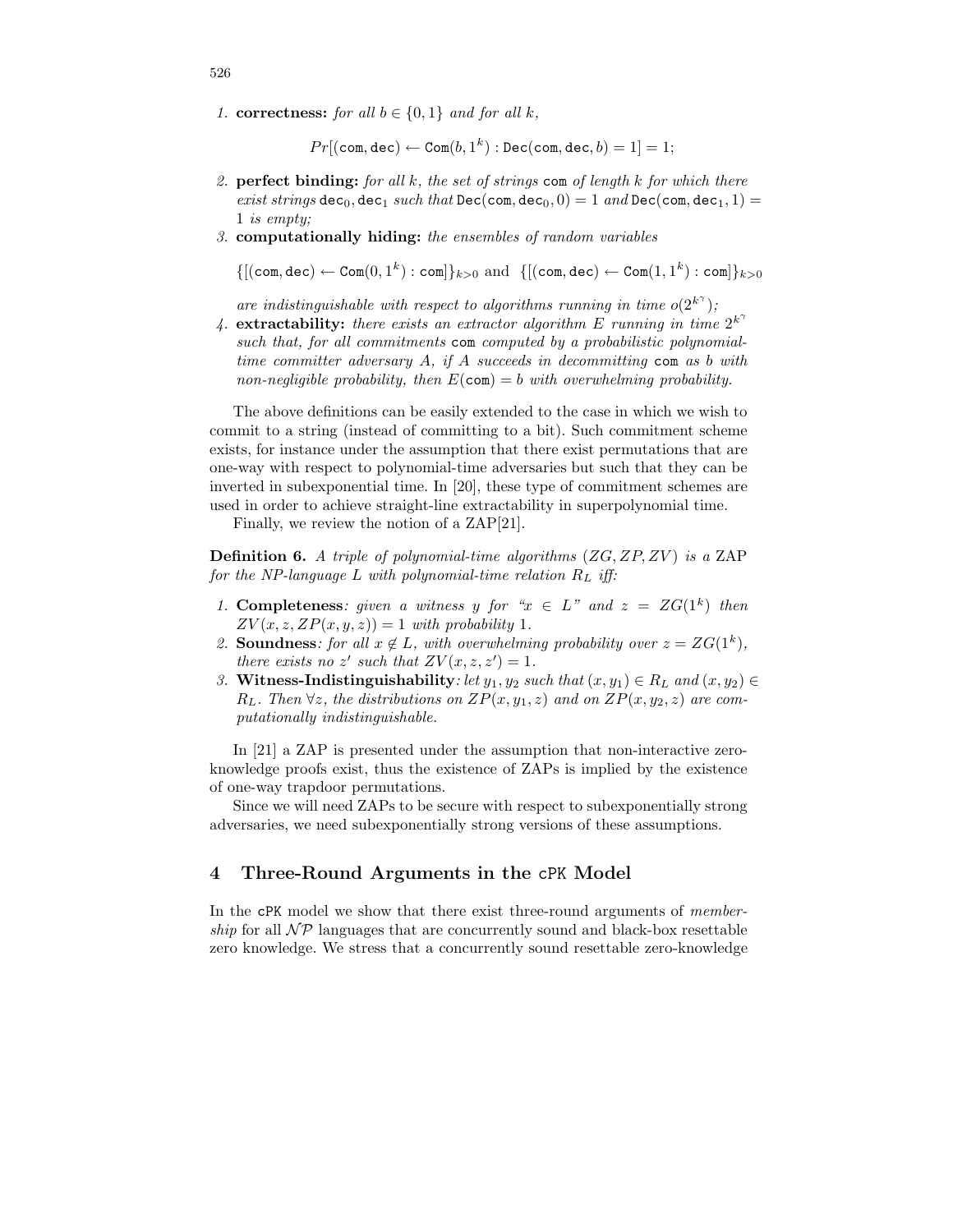argument in the BPK model requires at least four rounds (see [14]) while the previously presented three-round protocols require stronger models than the cPK model (see [17,18]).

Our construction assumes the existence of  $\eta$ -secure signature schemes,  $\gamma$ secure commitment schemes, pseudo-random family of functions (which can be constructed assuming the existence of one-way functions) and the existence of ZAPs secure with respect to subexponential-time adversaries. We use subexponentially strong cryptographic primitives since we crucially use complexity leveraging for our result.

We then show how to obtain three-round arguments of knowledge for all polynomial-time relations that are concurrently sound and black-box concurrent zero-knowledge under standard complexity assumptions. We stress that blackbox resettable zero-knowledge arguments of knowledge are not possible [22,14], that concurrent soundness needs four rounds in the BPK model, and that three rounds is optimal for zero-knowledge in any public-key model.

## 4.1 Three-Round RZK Argument of Membership in the cPK Model

In this section we present our construction for the three-round argument of membership for all  $\mathcal{NP}$  in the cPK that is concurrently sound and resettable zero-knowledge. Throughout the section, L will be a fixed  $\mathcal{NP}$  language.

Our proof system will follow the FLS paradigm for zero knowledge [23] and we next define the auxiliary language  $\Lambda = \Lambda(L)$  that we are going to use.

**Definition 7.** The 8-tuple  $\tau = (x, c, \tilde{a}_1, \tilde{a}_2, \tilde{b}_1, \tilde{b}_2, k, \text{pk})$  belongs to the language Λ if

- $x \in L$  or – there exist  $a_1, a_2, \alpha_1, \alpha_2, b_1, b_2, \beta_1, \beta_2$  such that 1. pk is a public key in the output space of  $G(1^k)$ ; 2.  $a_1 \neq a_2;$ 3.  $(\tilde{a_1}, \alpha_1) = \text{Com}(a_1, 1^k)$  and  $(\tilde{a_2}, \alpha_2) = \text{Com}(a_2, 1^k)$ ; 4.  $(\tilde{b_1}, \beta_1) = \text{Com}(b_1, 1^k)$  and  $(\tilde{b_2}, \beta_2) = \text{Com}(b_2, 1^k)$ ;
	- 5.  $\text{Ver}(a_1 \circ c, b_1, \text{pk}) = 1$  and  $\text{Ver}(a_2 \circ c, b_2, \text{pk}) = 1$ .

Informally speaking,  $\tau = (x, c, \tilde{a}_1, \tilde{a}_2, \tilde{b}_1, \tilde{b}_2, k, \text{pk})$  belongs to  $\Lambda$  if x belongs to  $L$ or if, for  $i = 1, 2, \tilde{b}_i$  is the commitment of a valid signature  $b_i$  (with respect to pk) of the concatenation of message  $a_i$  committed to by  $\tilde{a}_i$  concatenated with c.

Assumptions. In our construction we assume the existence of the following cryptographic tools.

- 1. an  $\eta$ -secure digital signature scheme  $SS = (G, Sig, Ver);$
- 2. a  $\gamma$ -secure commitment scheme (Com, Dec);
- 3. a pseudo-random family of functions  $\mathcal{F}$ ;
- 4. a ZAP  $(ZG, ZV, ZP)$  for the language  $\Lambda$ .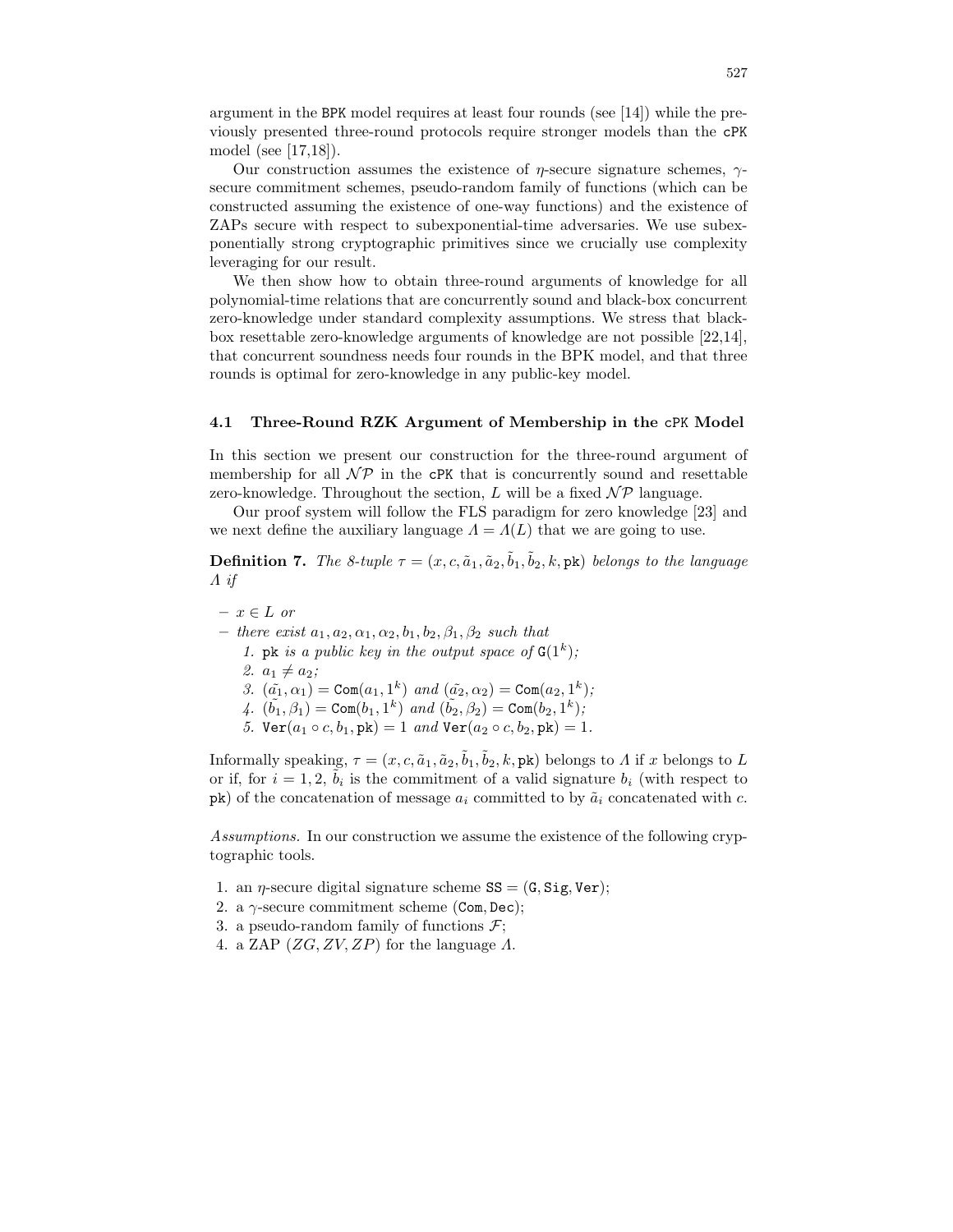High-level overview. Let k be the security parameter. The public entry of a verifier contains a public key pk for a secure signature scheme and the first message z of ZAP for  $\Lambda$ . The actual proof that  $x \in L$  consists of a first round where the prover sends a random message  $m$  to the verifier. The verifier replies with the current value c (in unary) of the counter and a signature  $\hat{m}$  of  $m \circ$ c. The prover first verifies that  $\hat{m}$  is a valid signature and then constructs 4 commitments  $\tilde{a}_1, \tilde{a}_2, \tilde{b}_1, \tilde{b}_2$  of  $0^k$ . Finally the prover computes the second message of the ZAP in which he proves that  $x \in L$  or that  $b_1$  and  $b_2$  are the commitments of valid signatures  $b_1, b_2$  of messages  $a_1 \circ c$  and  $a_2 \circ c$  such that  $a_1 \neq a_2$  and  $a_1$ and  $a_2$  are the messages committed in  $\tilde{a}_1$  and  $\tilde{a}_2$ .

Let us now informally argue the properties of our construction. For the concurrent soundness we observe that even if the prover opens polynomially many concurrent sessions with the verifier, he will receive signatures of messages relative to different values of the counter. In particular, the prover will never see the signature of two messages with the same value of the counter as suffix. We will use a  $\gamma$ -secure commitment scheme along with a ZAP in order to show that a prover that proves false statements can be used by a superpolynomial-time algorithm in order to break a subexponentially strong assumption. Such a telescopic use of the hardness of different cryptographic assumptions is referred to as complexity leveraging and its power is gaining interest. The use of an extractable commitment along with a ZAP is also discussed and used in [20].

For the resettable zero knowledge property, the simulator while interacting with the verifier  $V^*$  will try, by rewinding  $V^*$ , to get signatures for two messages with the same value of the counter as suffix. More precisely, to simulate the proof that  $x \in L$ , the simulator will first ask for the signature of message  $m \circ c$  (where  $c$  is the current value of the counter), then he starts a look-ahead (by rewinding  $V^*$ ) in order to obtain the signature of a new message  $m' \circ c$ . Once the signature is obtained, the look-ahead ends and the simulator goes back to the previous original execution since it is now able to successfully run the third round.

The crucial observation to show that the simulation ends in expected polynomial time is that the values of the counters cannot be greater than the running time of the adversarial verifier (since  $V^*$  sends the value of the counter in unary). More precisely, each look-ahead starts after the first signature corresponding to a given counter value and to a given public key has been received by S. Since the number of public keys is polynomially bounded (the size of the public file does not change after the preprocessing stage) and the running-time of an  $(s, t)$ -resetting verifier is bounded by the polynomial  $t$ , we have that the number of look-aheads is polynomial. Moreover, each look-ahead starts because a given counter value has been sent by  $V^*$  on input a given transcript. Therefore, the expected number of rewinds that will be needed in order to obtain again the same counter (in the look-ahead the corresponding signature is asked for a different message) is the inverse of the probability that  $V^*$  plays such a value. Finally, by observing that the simulation between two rewinds can be run by  $S$  in polynomial time, we have that the simulator runs in expected polynomial-time.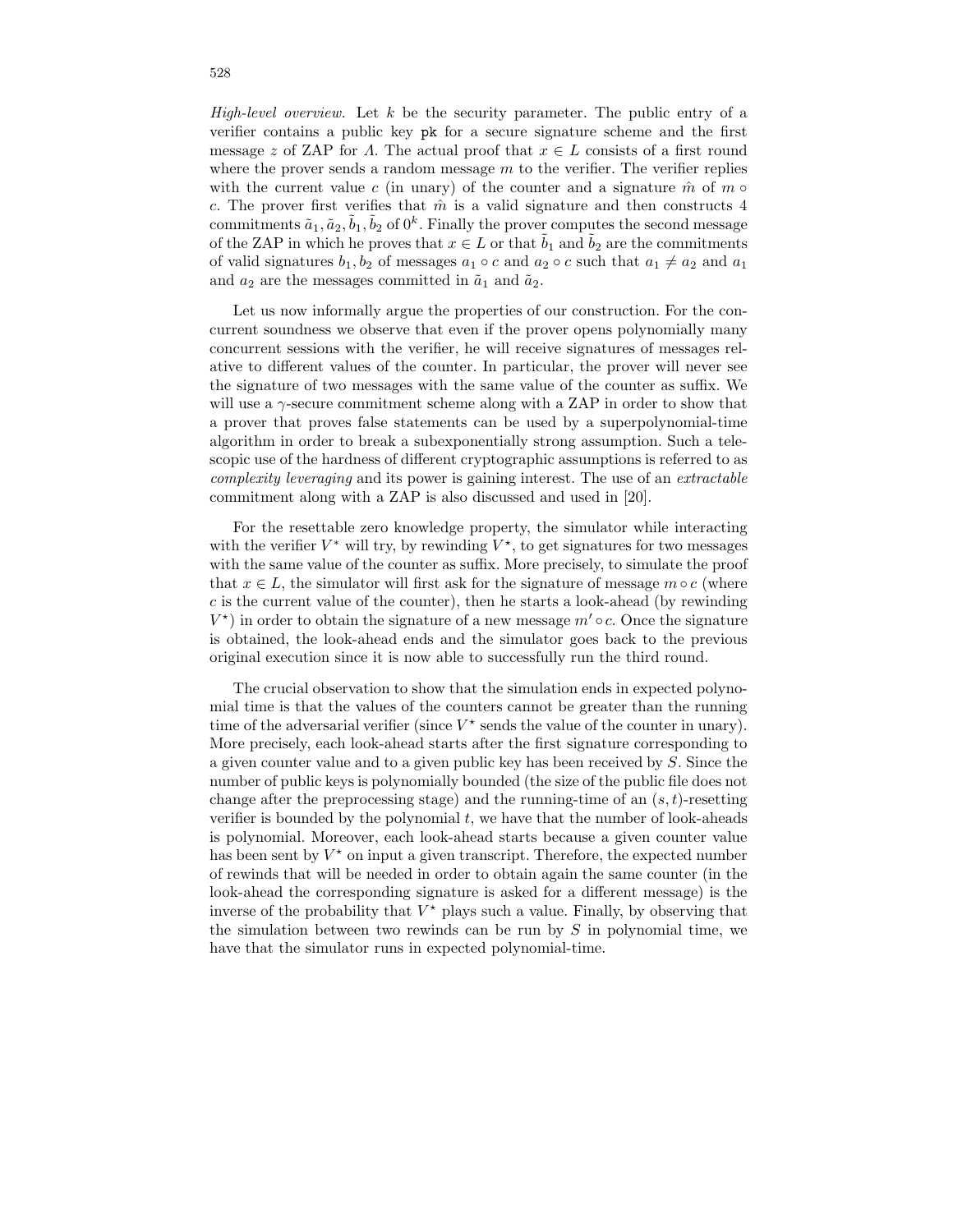Formal description. Let  $k$  be the security parameter. The verifier runs the key generator G for the  $\eta$ -secure signature scheme on input  $1^k$  obtaining the pair (pk, sk). Moreover, the verifier runs  $ZG$  on input  $1^k$  and obtains z that will be used as the first round of the ZAP for the language  $\Lambda$ . The entry of the verifier in the public file consists of the pair  $(\mathbf{pk}, z)$ . The private key sk associated with  $pk$  is kept secret by the verifier. Moreover, the verifier initializes her counter  $c$ by setting  $c = 0$ . The protocol is found in Figure 1.

**Common input:** security parameter k, public file  $F\{(\mathbf{pk}, z)\}\$  and instance x. **P**'s private input: a witness y for  $x \in L$ . V's private input: private key sk and a counter  $c$ . P-round-1:

- 1. randomly pick seed s;
- 2. compute  $w = \mathcal{F}(s, x \circ y \circ \text{pk})$  and use w as randomness;
- 3. randomly pick  $m \leftarrow \{0,1\}^k$  and sends it to V;

#### V-round-2:

- 1. increment c;
- 2. compute  $\hat{m}_c = \text{Sig}(m \circ c, \text{sk});$
- 3. send  $(1^c, \hat{m_c})$  to P;

### P-round-3:

- 1. verify that  $\text{Ver}(m \circ c, \hat{m_c}, \text{pk}) = 1$ ;
- 2. randomly pick seed  $s'$ ;
- 3. compute  $w' = \mathcal{F}(s', x \circ y \circ \text{pk} \circ \hat{m}_c \circ c)$  and use w' as randomness;
- 4. use a  $\gamma$ -secure commitment function Com to compute commitments  $\tilde{a}_1, \tilde{a}_2, \tilde{b}_1, \tilde{b}_2$  where  $\tilde{a}_j = \text{Com}(0^k, 1^{k_1})$  and  $\tilde{b}_j = \text{Com}(0^k, 1^{k_1})$  for  $j = 1, 2;$
- 5. compute  $Z = ZP((x, c, \tilde{a}_1, \tilde{a}_2, \tilde{b}_1, \tilde{b}_2, k, \text{pk}), y, z);$
- 6. send  $\tilde{a}_1, \tilde{a}_2, \tilde{b}_1, \tilde{b}_2$  and Z to V;

**V-decision:** verify that the ZAP is valid by running  $ZV$  on input instance  $\tau = (x, c, \tilde{a}_1, \tilde{a}_2, \tilde{b}_1, \tilde{b}_2, k, \text{pk})$ , initial ZAP-message z and ZAP-reply Z.

Fig. 1. The 3-round concurrently sound rZK argument for  $\mathcal{NP}$  in the cPK model. The value  $k_1$  is chosen based on  $\eta$ ,  $\gamma$  and k (see the proof of concurrent soundness).

**Theorem 1.** If, for some positive  $\eta$  and  $\gamma$ , there exist an  $\eta$ -secure digital signature scheme, a  $\gamma$ -secure commitment scheme and sub-exponentially strong ZAPs for all  $\mathcal{NP}$  languages then there exists a 3-round concurrently sound resettable zero-knowledge *argument system for any language*  $L \in \mathcal{NP}$  in the cPK model.

Proof. Consider the protocol in Figure 1. Completeness follows by inspection.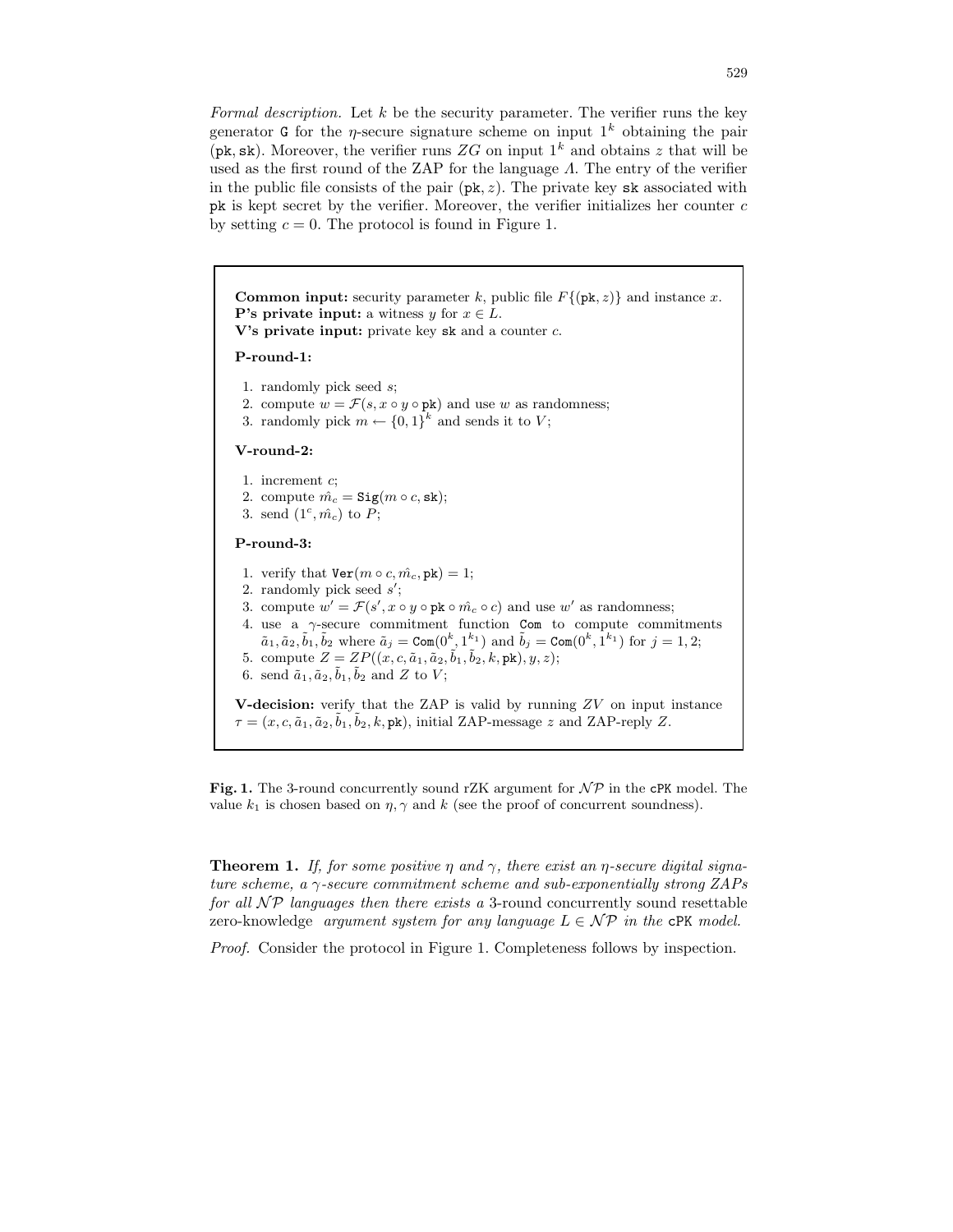Concurrent soundness. Assume by contradiction that the protocol is not concurrently sound; then there exists a malicious prover  $P^*$  that in a concurrent attack has a non-negligible probability of making verifier  $V$  accept  $x$  for some  $x \notin L$ .

We assume we know the session  $j^*$  of the verifier in which the prover will succeed in cheating. This assumption will be later removed. In order to obtain a contradiction we show an algorithm A running in time  $o(2^{k^{n}})$  that breaks the  $\eta$ -secure digital signature scheme SS used in the construction. Algorithm  $\mathcal A$ receives a signature public key  $pk$ , obtained by running G on input  $1<sup>k</sup>$ , has access to  $P^*$  and to a signing oracle  $\mathcal O$  for a public key pk and outputs a signature of a message for which the oracle had not been queried.

We now describe algorithm  $\mathcal{A}$ . On input challenge public key pk,  $\mathcal{A}$  performs the set-up procedure and builds the public entry of the verifier as  $(\mathbf{pk}, z)$  where z is the output of algorithm  $ZG$  on input  $1<sup>k</sup>$ . Algorithm A starts the interaction with the prover  $P^*$  and, for all sessions j constructs the message to be sent in the second round of the protocol by following the verifier's algorithm and by resorting to the oracle  $\mathcal O$  to compute signatures of messages  $m \circ c$ , for messages m received from  $P^*$ . At the end of session  $j^*$ , since  $x \notin L$  then, by the soundness of the ZAP  $(ZG, ZP, ZV)$ , it must be the case that  $P^*$  has exhibited commitments  $\tilde{a}_1, \tilde{a}_2$ of two different messages  $a_1, a_2$  and commitments  $\tilde{b}_1, \tilde{b}_2$  of two signatures  $b_1, b_2$ such that,  $b_1$  is a signature of  $a_1$  and  $b_2$  is a signature of  $a_2$ . Moreover, messages  $a_1$  and  $a_2$  have the value of the counter chosen by  $P^*$  for the  $j^*$ -th session as suffix. Then A in time  $O(POLY(k_1) \cdot 2^{k_1})$  breaks the secrecy of the commitments and obtains the two messages along with their corresponding signatures. Now, A has queried the oracle for public key pk once for each value of the counter (we remind the reader that the adversary  $P^*$ , for each value of the counter, is allowed to run the verifier at most once) and thus  $A$  has not queried the oracle for at least one of  $a_1 \circ c$  or  $a_2 \circ c$ . By picking  $k_1$  such that  $k_1^{\gamma} < k^{\eta}$ , we have that A runs in time  $o(2^{k^{n}})$  and we have reached a contradiction.

In our proof we assumed that  $A$  knows the value  $j^*$ . If this is not the case that A can simply guess the value and the same analysis applies since this decreases only by a polynomial factor the probability of breaking the digital signature scheme. Moreover  $A$  can also try to break all the commitments of all sessions, since the running time will still be  $o(2^{k^{n}})$ .

Resettable Zero Knowledge. Let  $V^*$  be an  $(s, t)$ -resetting verifier. We next describe a probabilistic polynomial-time algorithm  $S \equiv S^{V^*}$  that has black-box access to  $V^*$  and whose output is computationally indistinguishable from the view of the interactions between  $P$  and  $V^*$ .

The simulator  $S$  receives from  $V^*$  requests that can be described wlog by a quadruple  $(x, i, r, v)$ , where x denotes the input instance for language L, i denotes the index of the public key with respect to which the interaction has to be simulated,  $r$  is the index of the random tape that must be used in the simulation,  $v$  is the index of the message that  $S$  must send (and, for our specific protocol,  $v = 1$  or  $v = 3$ ). We remark that the resetting adversary  $V^*$  is allowed to reset the prover to any previous state and even request that a different random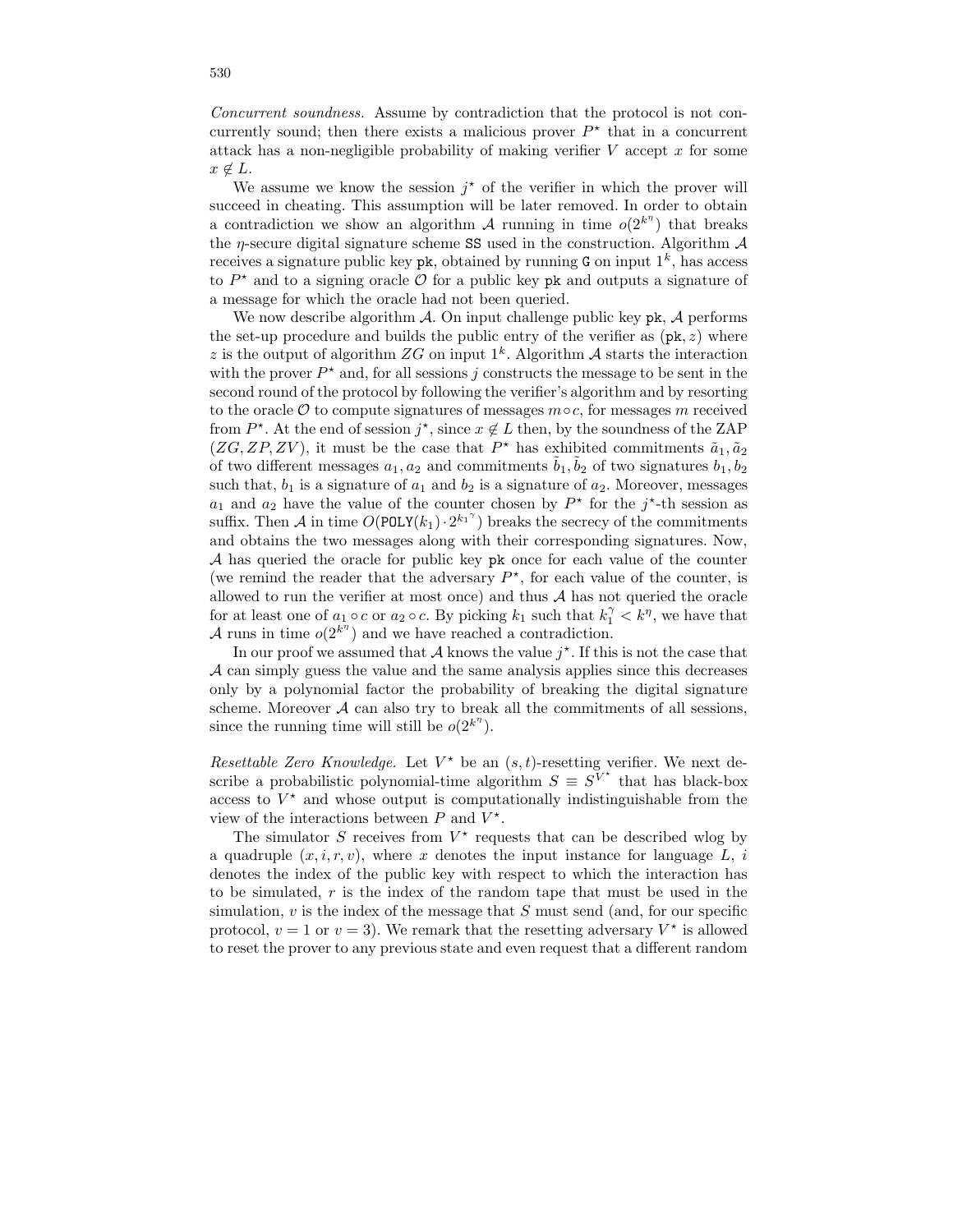tape has to be used (however,  $V^*$  is not allowed to feed the prover with a random tape of its choice).

Simulator S maintains several data structures which will be implicitly used in its description below and performs all the consistency checks requested by the protocol (for example, that the signatures received are valid). In addition, S also builds a table  $S(i, c)$  of signatures with entry  $(i, c)$  holding signatures of messages with suffix  $c$  computed with respect to the  $i$ -th public key.

The interaction between  $V^*$  and  $S$  consists of essentially four types of requests. Indeed, two rounds of the argument system are played by the prover and we distinguish two cases depending on whether or not the same round has been requested since the last rewind by the verifier.

- 1. The request is  $(x,i,r,1)$  and it is the first such request since last rewind. In this case, S follows exactly the prover's algorithm using the r-th random tape as source of randomness.
- 2. The request is  $(x, i, r, 1)$  and such request has already been presented to S by  $V^*$  since last rewind.

In this case, S re-plays the same message used in the previous round.

3. The request is  $(x, i, r, 3)$  and S has already received such a request since the last rewind.

In this case, S re-plays the same message used in the previous round.

- 4. The request is  $(x,i,r,3)$  and S has not received such a request since the last rewind. Let  $c$  be the value of the counter declared by  $V^*$  in the message just preceding the request. We have two sub-cases:
	- (a)  $S(i, c)$  contains two (or more) signatures. In this case S uses two signatures from  $S(i, c)$  as witness to compute the last message of the ZAP.
	- (b)  $S(i, c)$  contains one signature.

S has obtained the signature in the second round played by  $V^*$  (the case in which  $|S(i, c)| = \emptyset$  and S has to play the third round cannot happen). In this case S needs to obtain a second signature with suffix c in order to be able to compute the last message of the ZAP. Thus, S starts a look-ahead for  $(i, c)$ . More precisely, S rewinds  $V^*$  to the state just after he has sent the first request  $(x, i, r, 1)$  (notice that since  $V^*$  is a resetting adversary, there could be several such requests) and uses a new random string  $r'$  instead of r. S will repeat such a rewind strategy until a rewind ends by appending a second entry to  $(i, c)$ .

As we shall argue, the simulation will halt in expected polynomial-time as the number of pairs  $(i, c)$  (and thus the number of look-aheads) is bounded by  $s(n)t(n)$  which is a polynomial (we are considering by definition an  $(s, t)$ -resetting verifier).

The views are indistinguishable. The first message played by S in each session has exactly the same distribution of the one played by the prover since S simply runs the prover's algorithm. We stress that even though after each rewind S changes one randomness  $r_g$  for a given  $g \in \{1, \ldots, s(n)\}, V^*$  is not aware of such an update since its view does not go back with respect to the last rewind.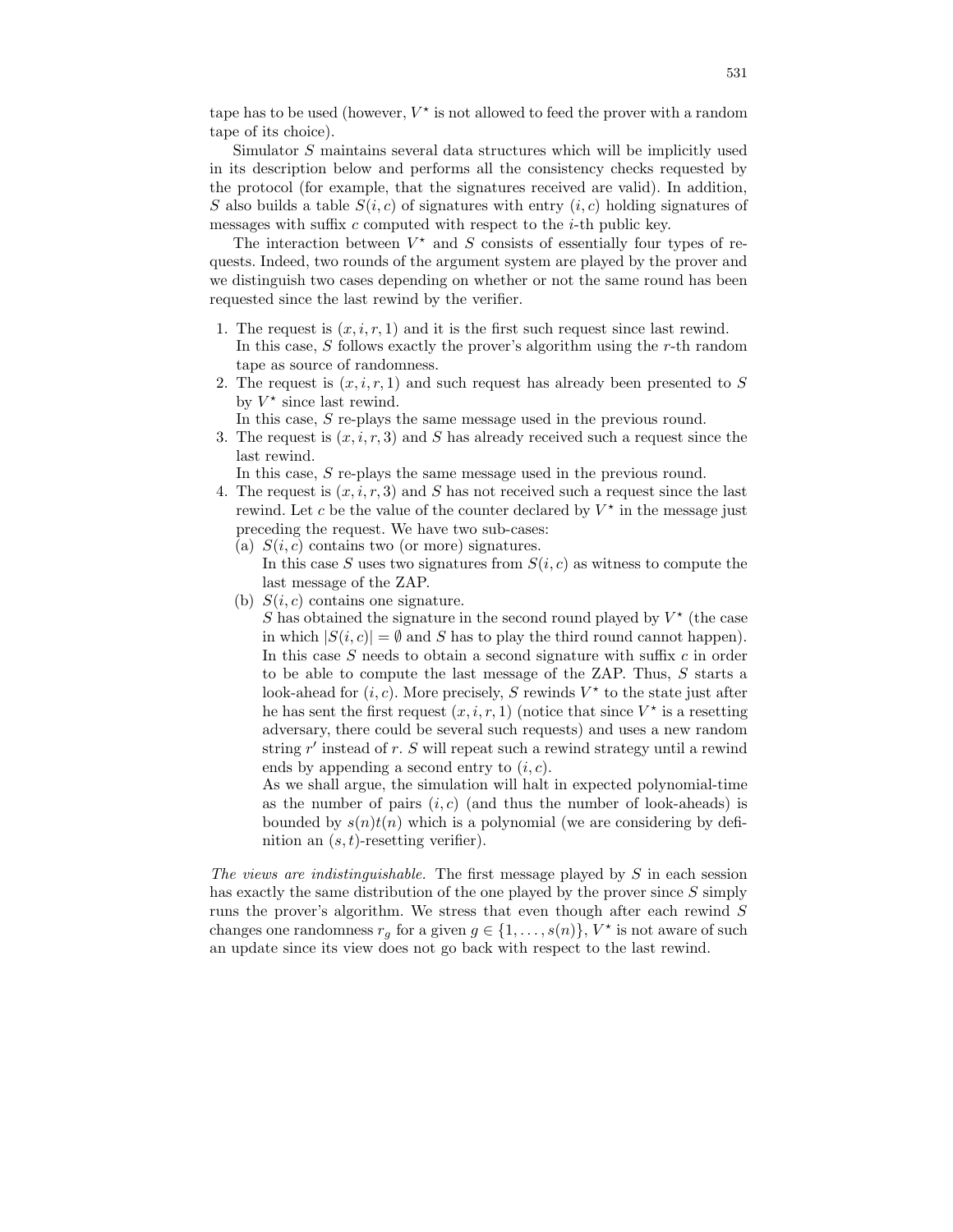The third round played by  $S$  has the following two differences with respect to the one played by the prover.

- 1. The prover commits to junk bits (the  $0<sup>k</sup>$  strings) while the simulator commits to a pair of different messages with the same suffix, along with their signatures with respect to a given public key. By the computational hiding of the commitment scheme,  $V^*$  does not distinguish the commitments of S from the commitments of the prover. More formally, if  $V^*$  distinguishes with non-negligible probability the commitments of S from the commitment of  $P$ , then  $V^*$  can be used to contradict the hiding of the commitment scheme.
- 2. The prover uses y such that  $(x, y) \in R_L$  in order to compute the auxiliary witness for running ZP on input the auxiliary statement " $\tau \in \Lambda$ ". Instead, the simulator uses his knowledge of the different messages with  $c$  as suffix along with their signatures to compute the auxiliary witness for " $\tau \in \Lambda$ ". Both the prover and S follows the honest prover algorithm for the ZAP by running ZP on a good witness for the auxiliary statement. Therefore, an adversarial verifier  $V^*$  that distinguishes the witness used by the simulator from the one used by an honest prover can be used to contradict the witness-indistinguishability of the ZAP. Note that in our implementation of the ZAP the prover uses as randomness a pseudorandom string of both z and the message sent by the verifier. Therefore, as remarked in [21,22], this implementation of ZAP preserves witness-indistinguishability even in case of reset attacks, i.e., the implemented ZAP is a resettable witness-indistinguishable proof system.

The simulation ends in polynomial time. S has to compute two messages for each session. Note that for the first message,  $S$  always performs a straight-line simulation since the first round of a session is played by running the prover algorithm, and since no witness is needed, it can be computed by  $S$  without rewinding  $V^*$ .

The analysis is more complicated for the second message. First of all, observe that the simulator starts a new look-ahead procedure only after receiving a request  $(x, i, r, 3)$ . Such a request is immediately preceded by a message from  $V^*$ containing one valid signature for a pair  $(i, c)$  for which  $S(i, c)$  was empty before the request (for otherwise, no look-ahead procedure would be started since S has at least 2 valid signatures). In other words, the simulator starts a look-ahead procedure only after receiving a useful signature. However, observe that both the number of entries in the public file (and thus the number of possible values of i) and the number of possible values of the counter are bounded by the running time of the adversary  $V^*$  that is assumed to be polynomially bounded. Next, we argue that the contribution of each entry to the expected work of the simulator is also polynomially bounded. Roughly speaking, the contribution of each pair  $(i, c)$  is equal to the probability that counter c appears in a session with public key $\mathtt{pk}_i$  times the number of rewinds needed to have a new session with the same public key and the same value of the counter in which we ask for the signature of a different message. It is easy to see that this quantity is polynomially bounded.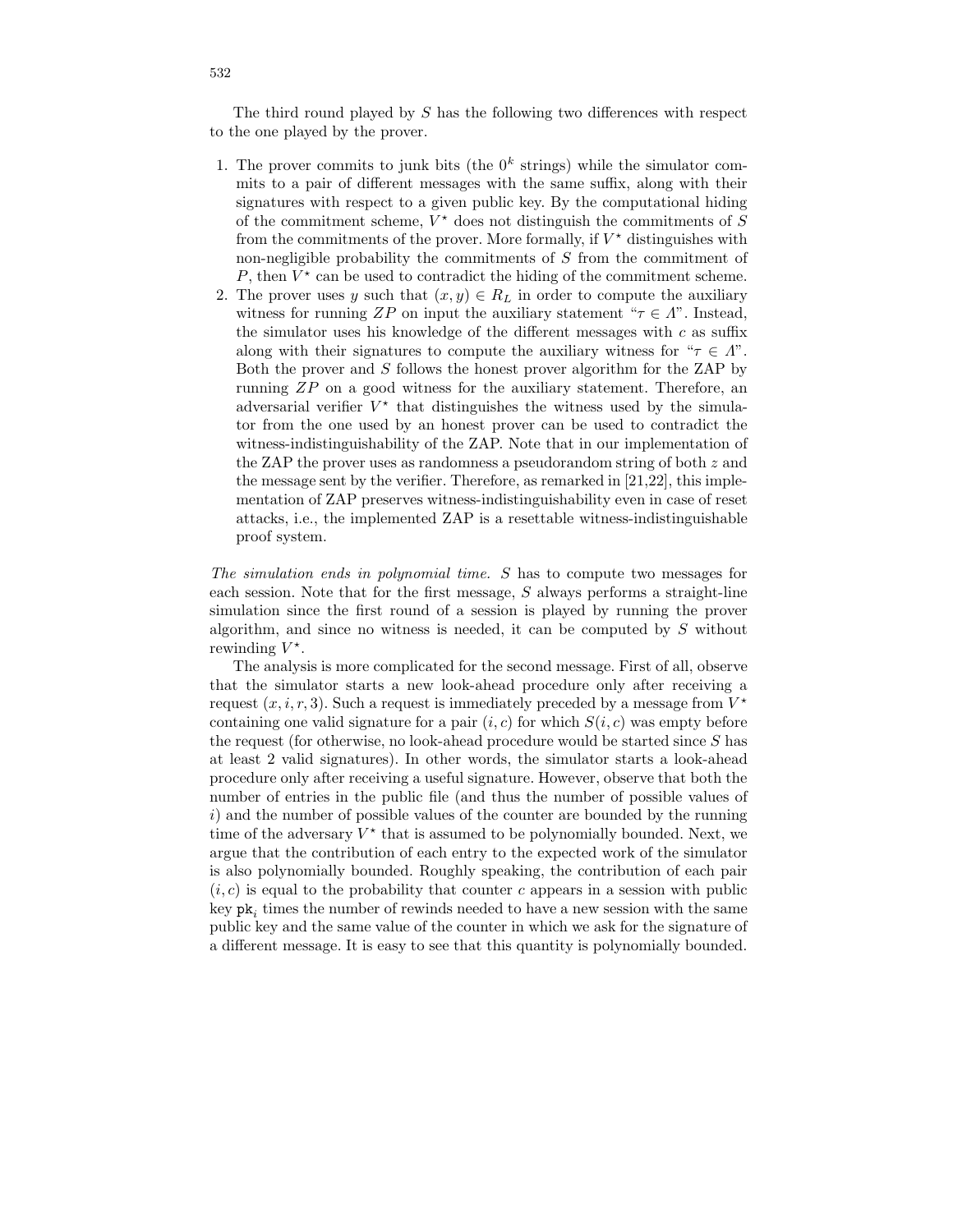## 4.2 Three-Round CZK Argument of Knowledge in the cPK Model

In this section we present a three-round concurrently-sound concurrent zeroknowledge argument of knowledge in cPK for any language  $L \in \mathcal{NP}$  under standard intractability assumptions.

The argument of knowledge that we present is derived from the argument of membership of the previous section by replacing the ZAP with a 3-round witness-indistinguishable proof system to prove a statement of the form " $\alpha \vee \beta$ " where  $\alpha$  is known at the beginning of the protocol while  $\beta$  is known only in the last round. Additionally, we need witness extraction with respect to  $\alpha$ . An implementation of this primitive can be given by using a variation of the protocol presented in [25] (this is also used in [26]).

To prove the properties of our construction, we assume the existence of signature and commitment schemes secure with respect to polynomial-time adversaries, and the existence of the mentioned 3-round witness-indistinguishable proof system of membership  $\pi$  for any NP language (which can, in turn, be based on the existence of one-way permutations). We use this proof system as a black box and denote the messages computed in it as  $(wi_1, wi_2, wi_3)$ , where  $wi_1$  is sent by the prover,  $wi_2$  is sent be the verifier and  $wi_3$  is sent by the prover again. Note that in order to prove that  $x \in L$ , for some NP language L, the message  $wi_1$  can be computed in polynomial time given only the length value |x| (that is, neither  $x$  nor a witness for it is necessary).

The public file. Let k be the security parameter. The *i*-th entry of the public file  $F$  consists of a randomly generated public key pk with security parameter k for the secure signature scheme SS and of the first round of a two-round computationally-binding perfectly-hiding commitment scheme

*Private inputs.* For the statements " $x \in L$ ", the private input of the prover consists of a witness y for  $x \in L$ . The private input of the verifier consists of the private key sk corresponding to the public key pk and a counter c.

The protocol. Suppose that the prover wants to prove that  $x \in L$  and that the verifier knows the private key sk of the *i*-th public key pk of the public file  $F$ .

In the first round P randomly picks string m of length k, computes  $wi_1$ according to the proof system  $\pi$ , and sends the pair  $(m, \pi)$  to V. Then V increments c and uses the private key sk to compute a digital signature  $\hat{m}_c$  of  $m \circ c$ , computes message  $wi_2$  and sends the triplet  $(1^c, \hat{m_c}, wi_2)$  to P. In the last round P verifies that  $\hat{m_c}$  is a valid signature of  $m \circ c$  with pk and computes the commitments  $\tilde{a}_1, \tilde{a}_2, \tilde{b}_1, \tilde{b}_2$  of  $0^k$ . Then P computes message  $wi_3$  according to proof system  $\pi$  by using instance  $(x, c, \tilde{a}_1, \tilde{a}_2, \tilde{b}_1, \tilde{b}_2, k, \text{pk})$  and string y as the input and witness for  $\pi$ , respectively. P sends  $wi_3$ ,  $\tilde{a}_1$ ,  $\tilde{a}_2$ ,  $\tilde{b}_1$ ,  $\tilde{b}_2$  to V. Finally, V verifies that  $(w_i, wi_2, wi_3)$  is valid by running the verifier's accepting predicate in proof system  $\pi$ , using as input the instance  $(x, c, \tilde{a}_1, \tilde{a}_2, \tilde{b}_1, \tilde{b}_2, k, \text{pk})$ .

**Theorem 2.** If there exist one-way permutations, then there exists a threeround concurrently-sound concurrent zero-knowledge argument of knowledge for  $\mathcal{NP}$  in the cPK model.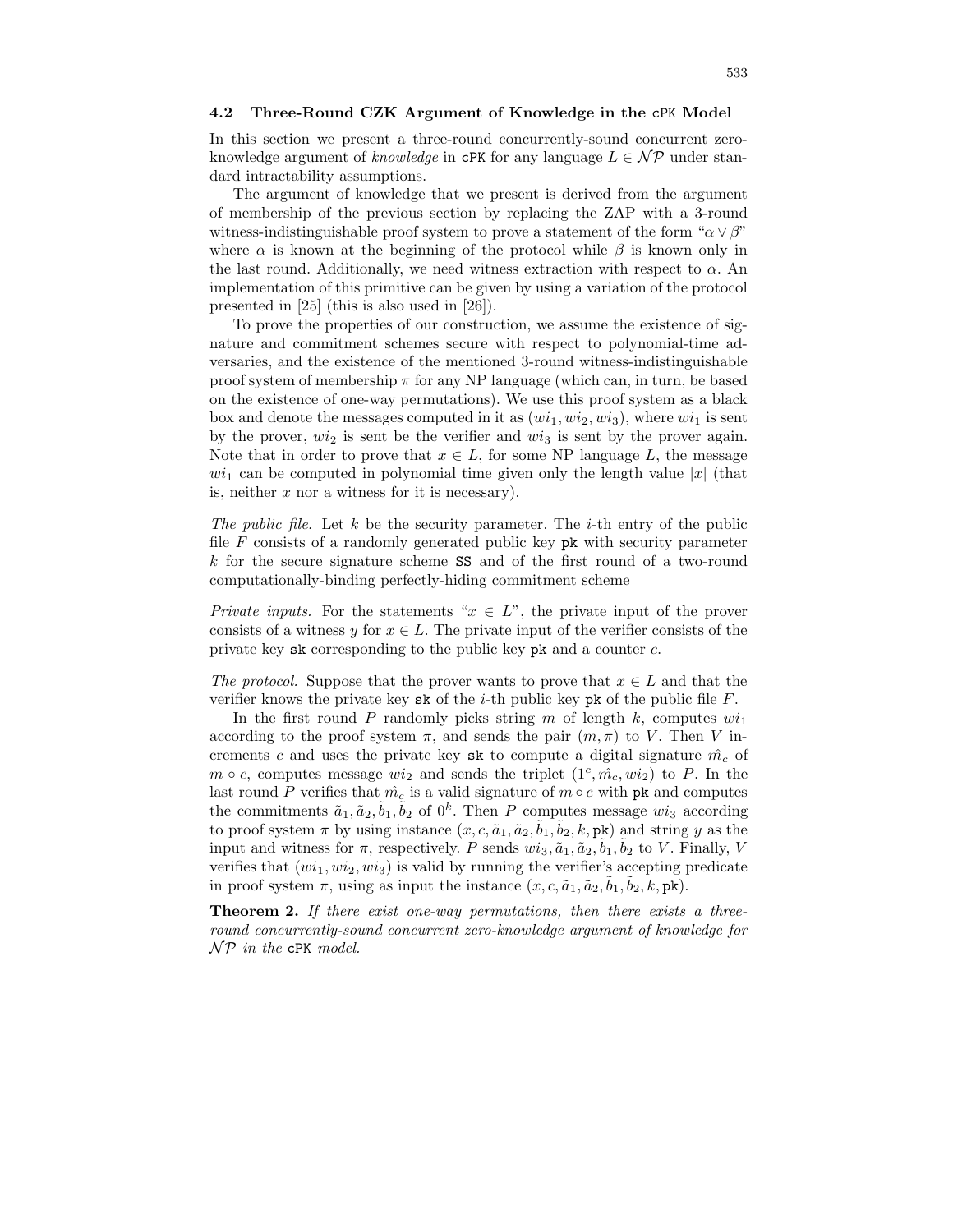The proof of Theorem 2 is omitted from this extended abstract.

# 5 Conclusion

In this paper we have presented a 3-round concurrently-sound resettable zeroknowledge argument system in the cPK model that improves the previous works of Micali and Reyzin [17] and Zhao et al. [18]. The cPK model is only a slight variation of the BPK model, and we have shown that it can be used to go beyond the barrier of four rounds needed for concurrent soundness in the BPK model. Our result makes a big step for closing the gap between a public-key model that admits three-round concurrently-sound resettable zero-knowledge arguments and the BPK model. Moreover, we have shown a 3-round concurrently-sound concurrent zero-knowledge argument of knowledge in the cPK model under standard intractability assumptions.

## References

- 1. Goldwasser, S., Micali, S., Rackoff, C.: The Knowledge Complexity of Interactive Proof-Systems. SIAM J. on Computing 18 (1989) 186–208
- 2. Dwork, C., Naor, M., Sahai, A.: Concurrent Zero-Knowledge. In: Proceedings of the 30th ACM Symposium on Theory of Computing (STOC '98), ACM (1998) 409–418
- 3. Canetti, R., Goldreich, O., Goldwasser, S., Micali, S.: Resettable Zero-Knowledge. In: Proceedings of the 32nd ACM Symposium on Theory of Computing (STOC '00), ACM (2000) 235–244
- 4. Richardson, R., Kilian, J.: On the Concurrent Composition of Zero-Knowledge Proofs. In: Advances in Cryptology – Eurocrypt '99. Volume 1592 of LNCS, (1999) 415–431
- 5. Kilian, J., Petrank, E.: Concurrent and Resettable Zero-Knowledge in Poly-Logarithmic Rounds. In: Proceedings of the 33rd ACM Symposium on Theory of Computing (STOC '01), ACM (2001) 560–569
- 6. Kilian, J., Petrank, E., Rackoff, C.: Lower Bounds for Zero Knowledge on the Internet. In: Proceedings of the 39th Symposium on Foundations of Computer Science, (FOCS '98). (1998) 484–492
- 7. Canetti, R., Kilian, J., Petrank, E., Rosen, A.: Black-Box Concurrent Zero-Knowledge Requires  $\omega(\log n)$  Rounds. In: Proceedings of the 33st ACM Symposium on Theory of Computing (STOC '01), ACM (2001) 570–579
- 8. Dwork, C., Sahai, A.: Concurrent Zero-Knowledge: Reducing the Need for Timing Constraints. In Krawczyk, H., ed.: Advances in Cryptology – Crypto '98. Volume 1462 of LNCS, (1998) 442–457
- 9. Goldreich, O.: Concurrent Zero-Knowledge with Timing, Revisited. In: Proceedings of the 34th ACM Symposium on Theory of Computing (STOC '02), ACM (2002) 332–340
- 10. Blum, M., De Santis, A., Micali, S., Persiano, G.: Non-Interactive Zero-Knowledge. SIAM J. on Computing 20 (1991) 1084–1118
- 11. Damgard, I.: Efficient Concurrent Zero-Knowledge in the Auxiliary String Model. In: Advances in Cryptology – Eurocrypt '00. Volume 1807 of LNCS, (2000) 418–430